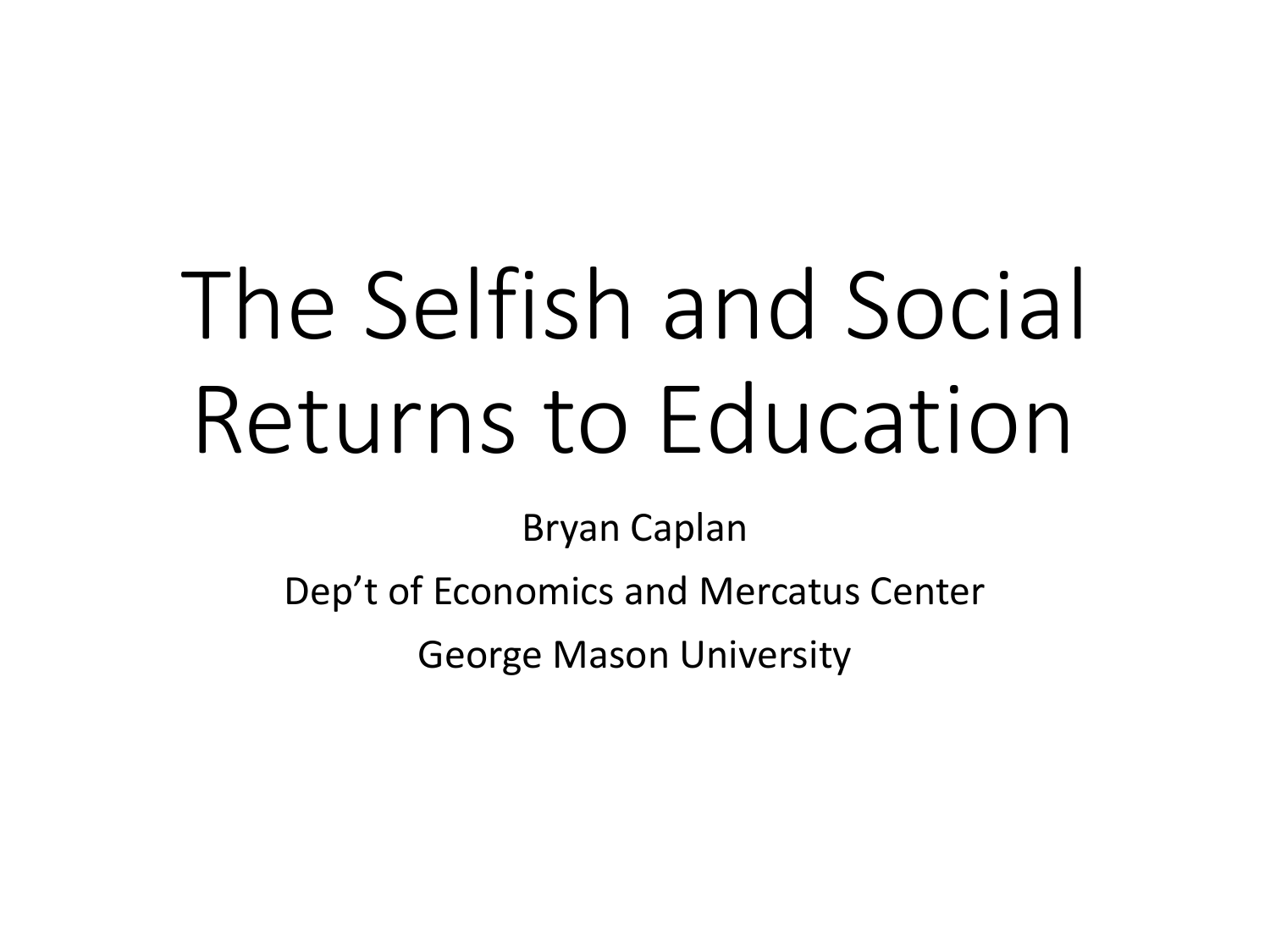#### Background: *The Case Against Education*

- The main goals of my book-in-progress:
	- Defend empirical importance of signaling model of education.
	- Then, fundamentally rethink education policy.
- Key feature of the signaling model: At the margin, signaling raises pay but not productivity, so social return<selfish ("private") return.
	- Policy implication: Even selfishly lucrative education may be socially wasteful rent-seeking.
- If ignoring signaling is sole flaw in existing return to education literature, true social return roughly equals mainstream social return\*(1-signaling share).
- Unfortunately, existing literature has *many* flaws. To calculate social returns, I have to fix all the main flaws, *then* correct for signaling.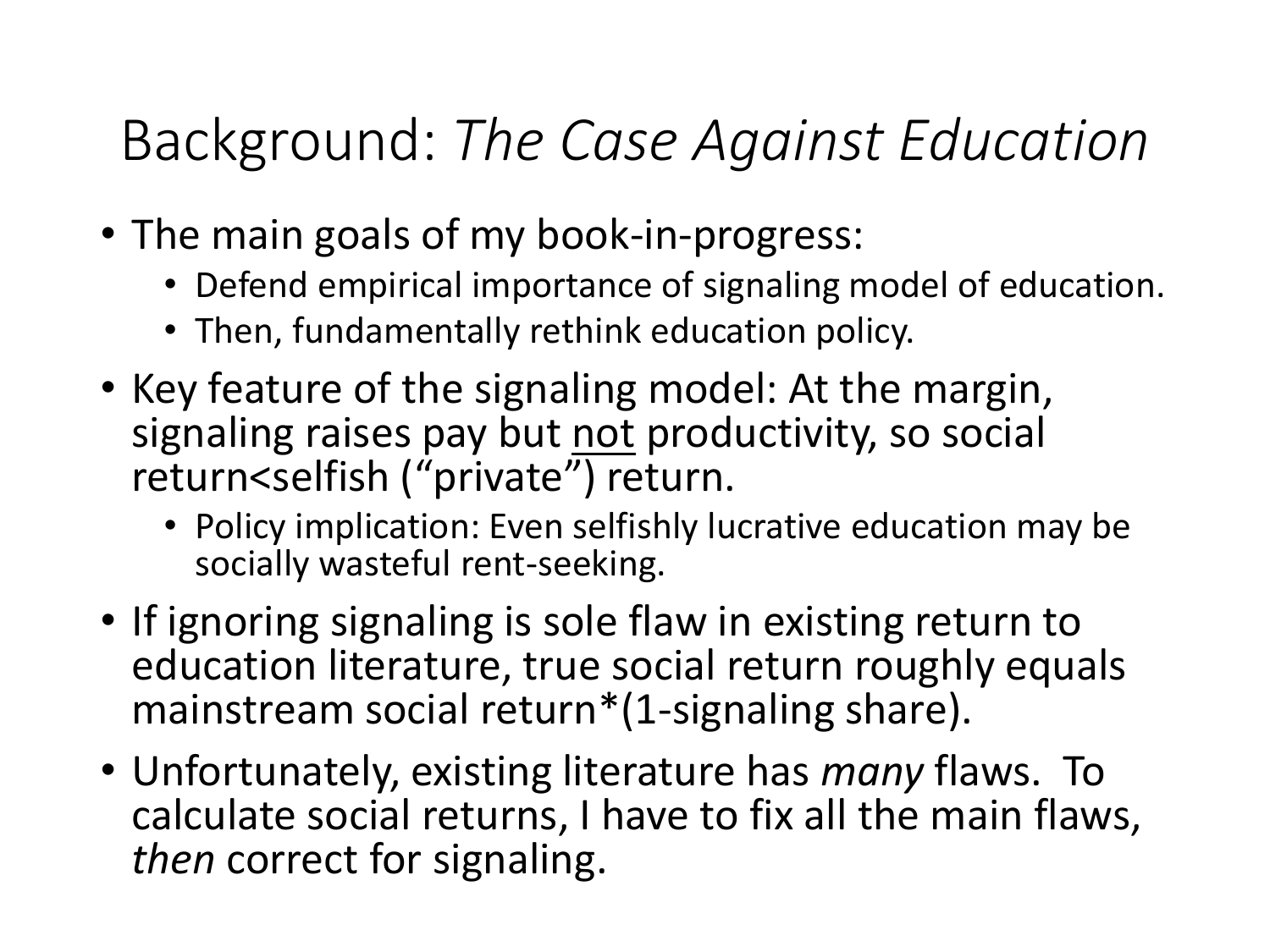#### Transparent, Comprehensive, Forthright

- I seek transparent, comprehensive, forthright return to education estimates.
- Transparent: Start with canonical recent statistics on income, unemployment, etc., by education, then make adjustments I can clearly explain to intelligent laymen.
- Comprehensive: Investigate all semi-plausible benefits/costs of education, then put *everything* that makes the cut into the number cruncher.
- Forthright: When existing research on anything is weak, explicitly state my best guess and proceed.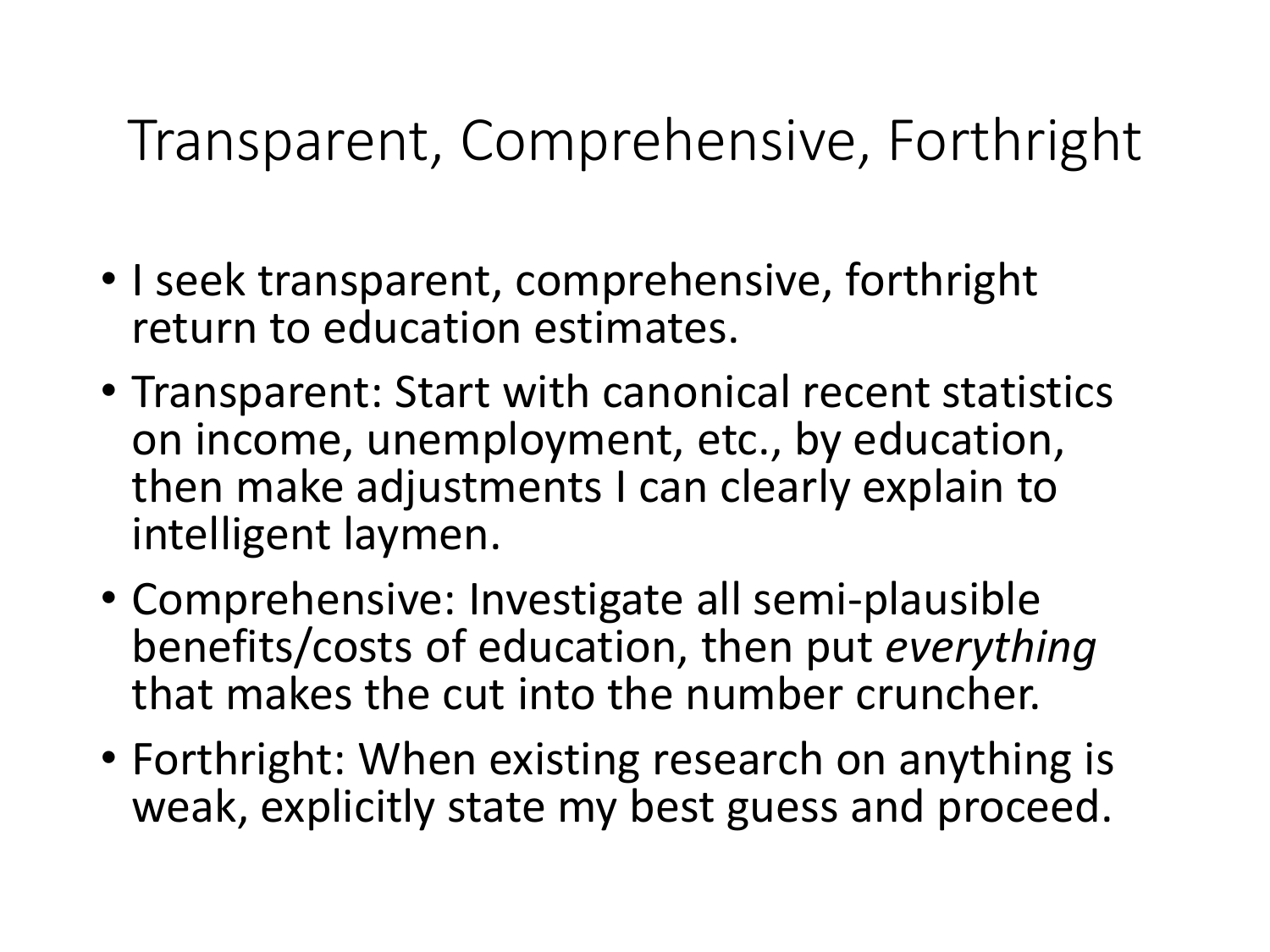# Selfish Returns: Three Big Issues

- Since social return calculations build on selfish returns, I need to get serious selfish return estimates, then refine them.
- Three big issues with selfish returns:
	- Ability bias Education and ability (IQ, work ethic, etc.) are correlated, so raw numbers give education too much credit.
	- Sheepskin effect Payoff for graduation year is much higher than payoff for an ordinary year of school.
	- Completion probability Literature focuses on ex post return, but ex ante is what counts.
- How on earth can I make this comprehensible for intelligent laymen?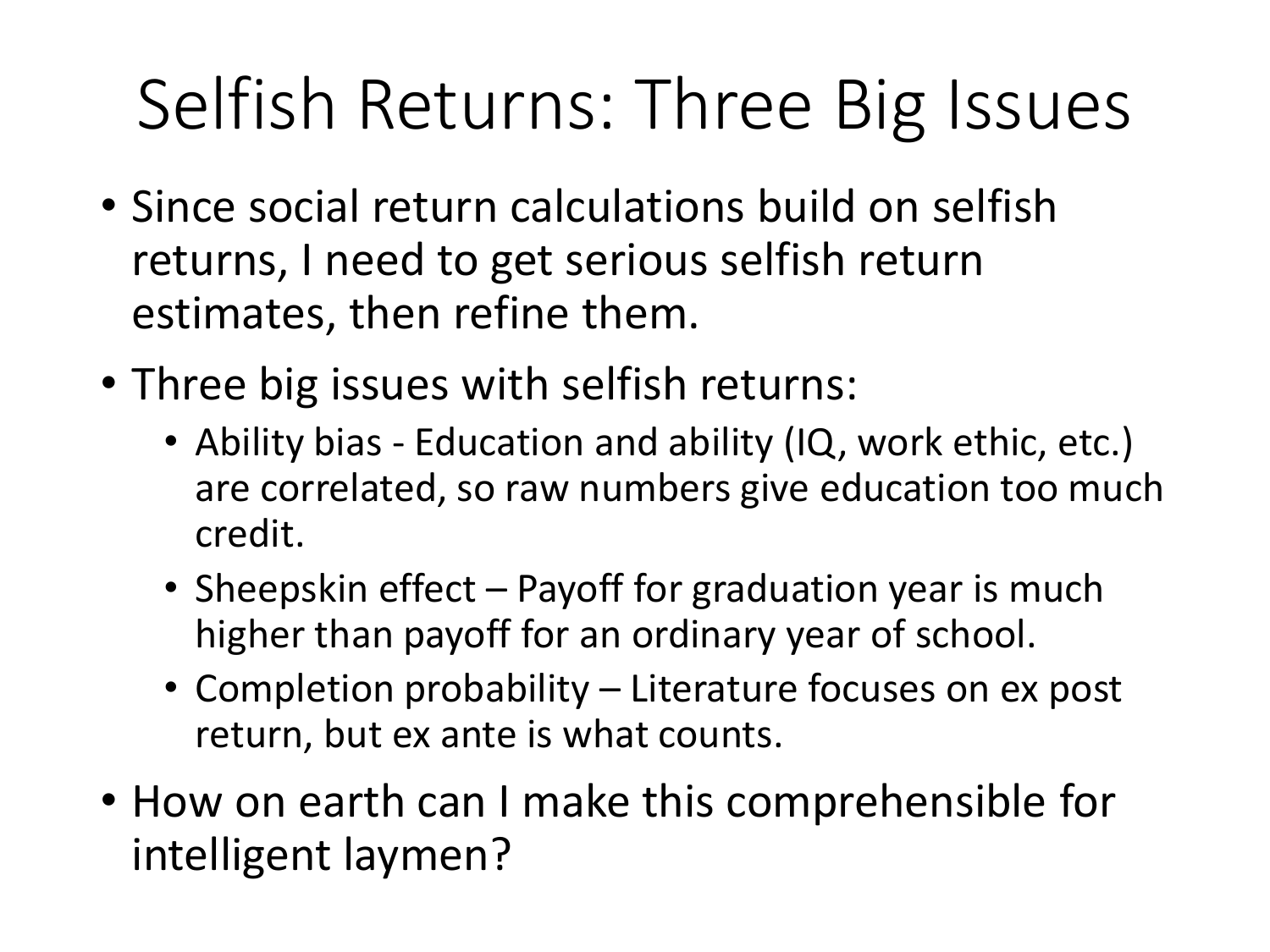## Four Handy Stereotypes

- My approach: Define and work with four handy stereotypes.
	- Excellent Student Someone with the raw ability of the typical person with a master's degree.
	- Good Student Someone with the raw ability of the typical person with a B.A., but no graduate education.
	- Fair Student Someone with the raw ability of the typical person with a H.S. diploma, but no college.
	- Poor Student Someone with the raw ability of the typical person who dropped out of high school (=finished  $10<sup>th</sup>$  grade, then quit)
- Key intuition: As long as your credentials "match" your ability, you earn observed average income for your credential.
	- If your credentials are atypically high/low given your ability, you earn more/less, but how much depends on the severity of ability bias.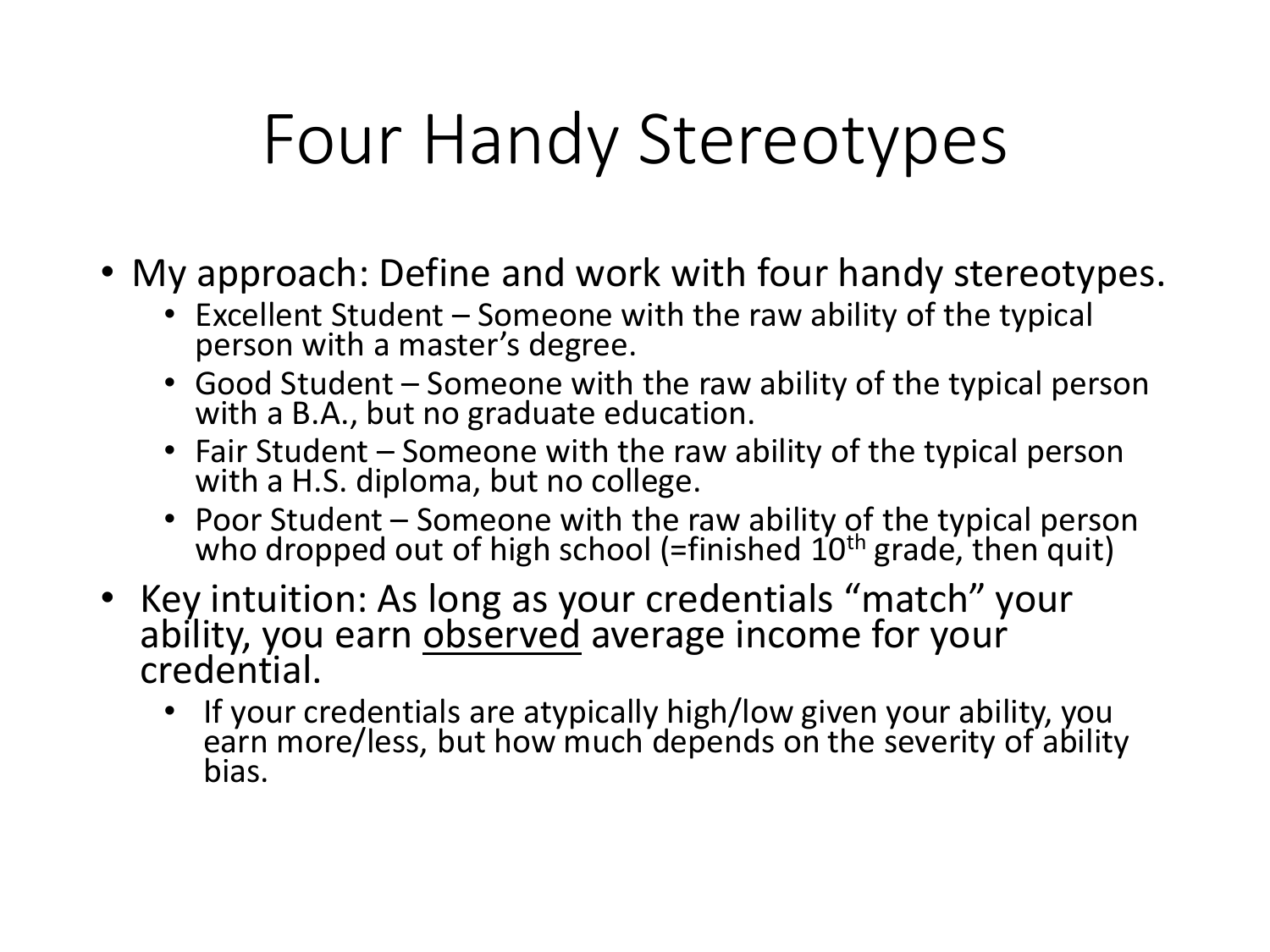# Income by Ability

| <b>Highest Grade</b> | Census<br>Income<br>Observation<br>(Balanced) | Census<br>Income<br>Observation<br>(Male) | Census<br>Income<br>Observation<br>(Female) | Raw %<br>Income<br>Change from<br>Lower Tier | % Income<br>Change<br>from<br>Lower Tier<br>Adjusted<br>for 45%<br><b>Ability Bias</b> | % Income<br>Change<br>Adjusted for<br>45% Ability<br><b>Bias and</b><br>Sheepskin | Income<br>Index |
|----------------------|-----------------------------------------------|-------------------------------------------|---------------------------------------------|----------------------------------------------|----------------------------------------------------------------------------------------|-----------------------------------------------------------------------------------|-----------------|
| 8                    |                                               |                                           |                                             |                                              |                                                                                        |                                                                                   | 1.000           |
| 9                    |                                               |                                           |                                             |                                              |                                                                                        | 4.2%                                                                              | 1.042           |
| 10                   | 29.093                                        | 35,524                                    | 22.662                                      |                                              |                                                                                        | 4.2%                                                                              | 1.085           |
| 11                   |                                               |                                           |                                             |                                              |                                                                                        | 4.2%                                                                              | 1.131           |
| 12                   | 39,144                                        | 46,038                                    | 32,249                                      | 34.5%                                        | 19.0%                                                                                  | 14.2%                                                                             | 1.292           |
| 13                   |                                               |                                           |                                             |                                              |                                                                                        | 4.0%                                                                              | 1.343           |
| 14                   |                                               |                                           |                                             |                                              |                                                                                        | 4.0%                                                                              | 1.397           |
| 15                   |                                               |                                           |                                             |                                              |                                                                                        | 4.0%                                                                              | 1.452           |
| 16                   | 69,369                                        | 80,508                                    | 58,229                                      | 77.2%                                        | 42.5%                                                                                  | 26.7%                                                                             | 1.840           |
| 17                   |                                               |                                           |                                             |                                              |                                                                                        | 2.1%                                                                              | 1.879           |
| 18                   | 90.018                                        | 107,726                                   | 72,310                                      | 29.8%                                        | 16.4%                                                                                  | 14.0%                                                                             | 2.142           |

| Education | Excellent<br>Income | Good<br>Income | Fair<br>Income | Poor<br>Income |  |
|-----------|---------------------|----------------|----------------|----------------|--|
| 8         | 42,033              | 37,694         | 30,305         | 26,803         |  |
| 9         | 43,791              | 39,271         | 31,572         | 27,925         |  |
| 10        | 45,623              | 40,914         | 32,893         | 29,093         |  |
| 11        | 47,531              | 42,625         | 34,269         | 30,310         |  |
| 12        | 54,292              | 48,688         | 39,144         | 34,621         |  |
| 13        | 56,457              | 50,629         | 40,704         | 36,001         |  |
| 14        | 58,707              | 52,647         | 42,327         | 37,437         |  |
| 15        | 61.047              | 54,746         | 44,014         | 38,929         |  |
| 16        | 77,353              | 69,369         | 55,770         | 49,327         |  |
| 17        | 78,968              | 70,817         | 56,935         | 50,357         |  |
| 18        | 90,018              | 80,726         | 64,901         | 57,403         |  |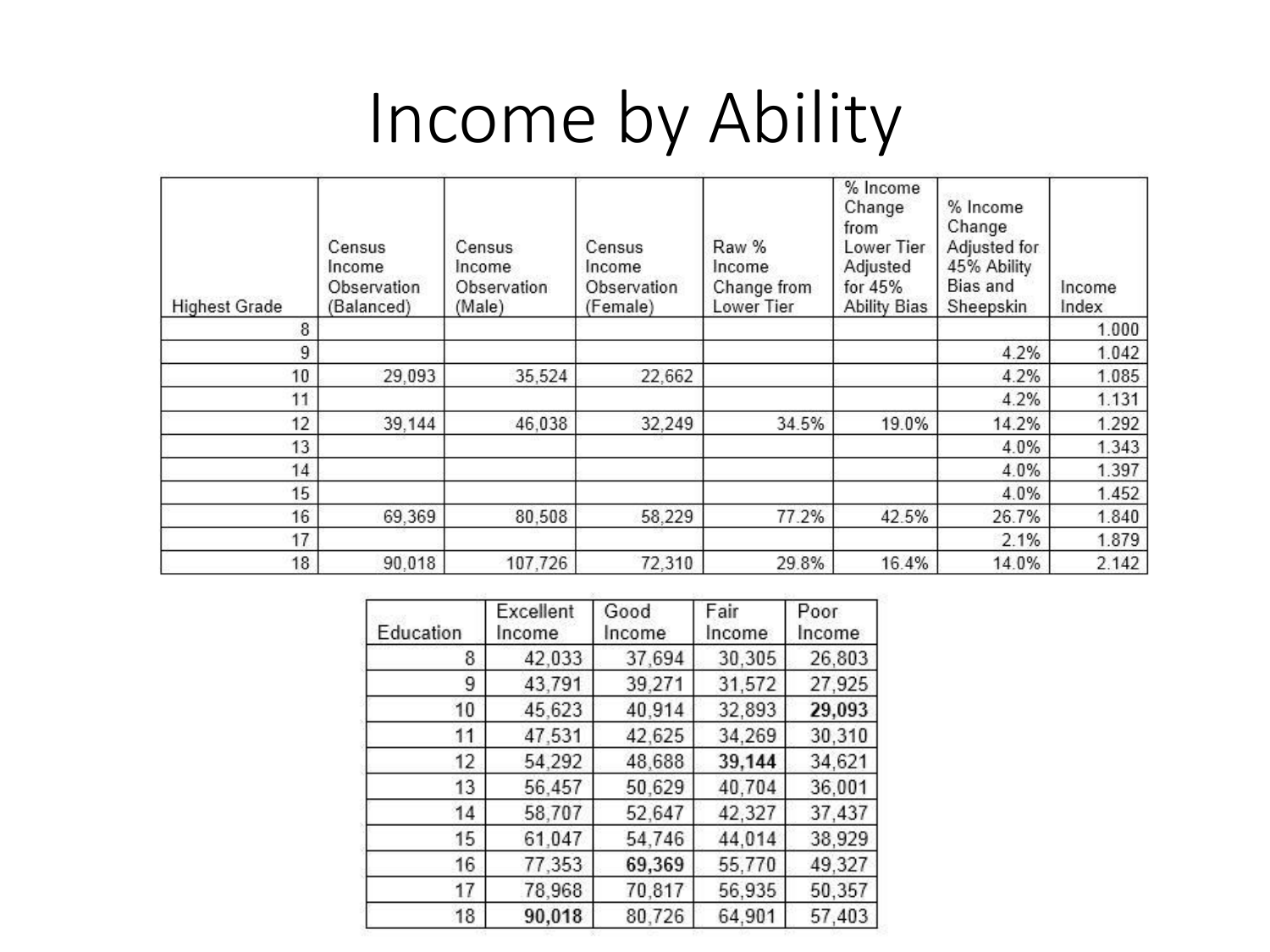# The Kitchen Sink

- I use same approach to get unemployment, labor force participation, etc., by education and ability.
- For completion probabilities, plug average traits by ability into published estimates of completion probability by ability.
- I perform thorough literature reviews for abilitycorrected estimates of alleged effects of education on: job satisfaction, happiness, health.
- Further reviews estimate net tuition, and how much people enjoy school versus work.
- Main results assume 100% workforce participation.
- Return calculations require a time path. I use a constant 2.5% annual experience premium.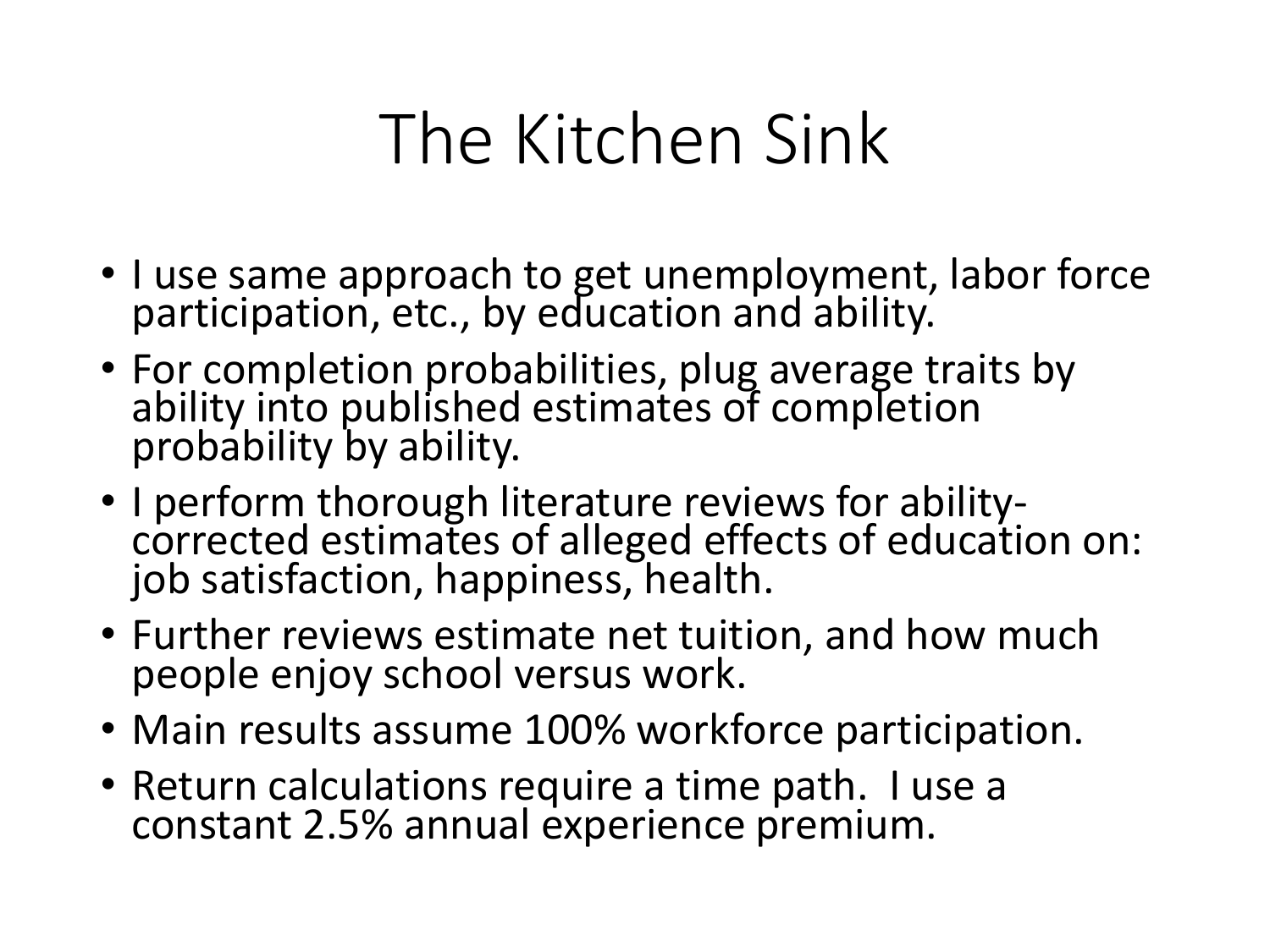#### Annual Returns vs. Degree Returns

- Due to sheepskin effect and completion probabilities<1, expected return to education rises as graduation nears.
- To capture this, I first calculate the Annual Return, year-by-year.
- Then I define the Degree Return, which is the *average* rate students *attempting* the current degree ultimately earn.
- Basic results: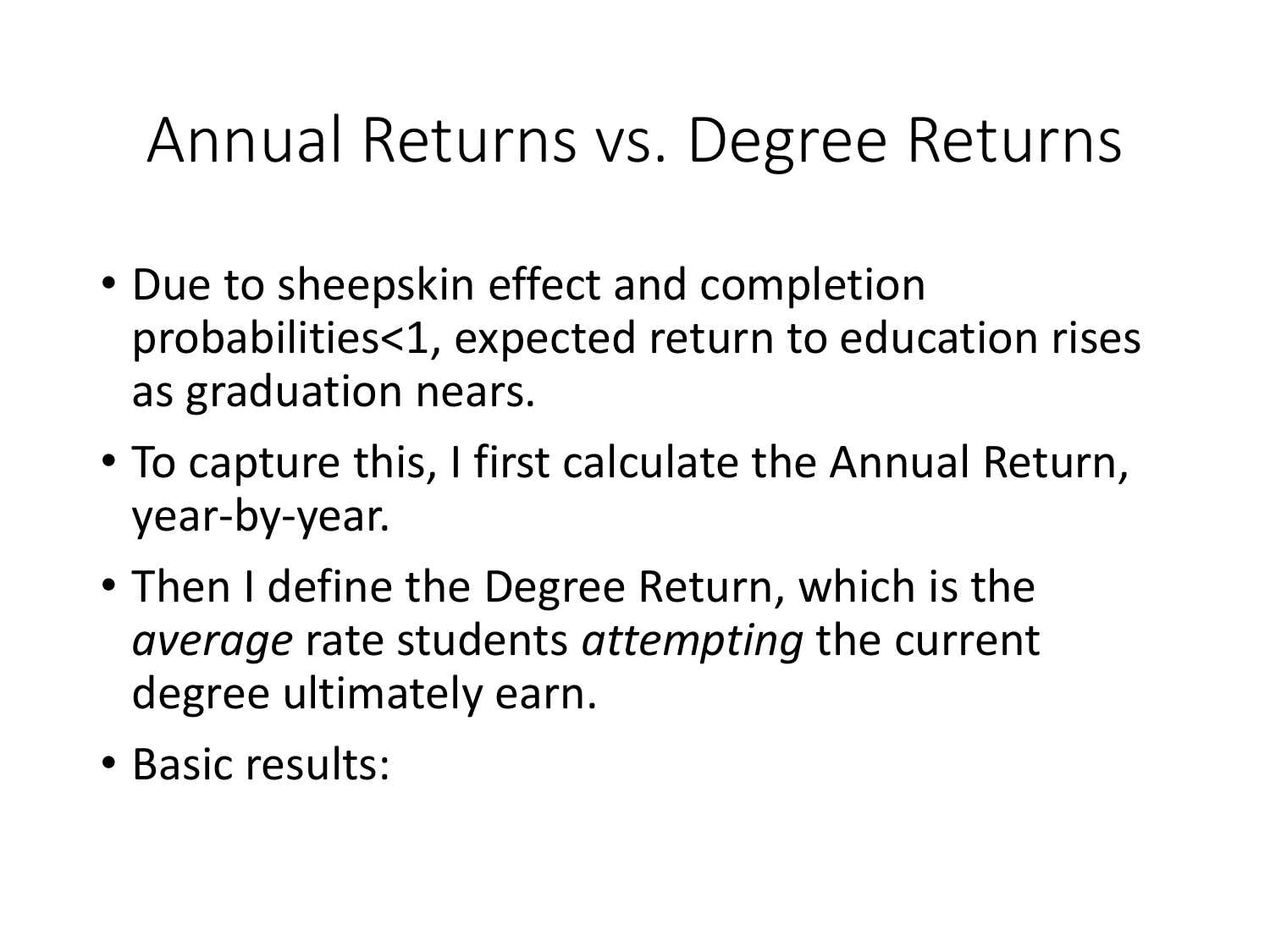## Selfish Returns by Ability

| <b>Years of</b>  | <b>Excellent</b><br><b>Student</b> |                  | Good<br><b>Student</b> |                  | Fair<br><b>Student</b> |                  | Poor<br><b>Student</b> |                  |
|------------------|------------------------------------|------------------|------------------------|------------------|------------------------|------------------|------------------------|------------------|
| <b>Education</b> |                                    |                  |                        |                  |                        |                  |                        |                  |
|                  | Annual<br>Return                   | Degree<br>Return | Annual<br>Return       | Degree<br>Return | Annual<br>Return       | Degree<br>Return | Annual<br>Return       | Degree<br>Return |
| 9                | 4.9                                | 7.5              | 4.8                    | 7.4              | 4.6                    | 6.7              | 4.3                    | 5.9              |
| 10               | 4.9                                | 8.4              | 4.8                    | 8.3              | 4.5                    | 7.6              | 4.2                    | 6.8              |
| 11               | 4.7                                | 10.3             | 4.8                    | 10.2             | 4.5                    | 9.5              | 4.2                    | 8.6              |
| 12               | 16.4                               | 16.4             | 16.2                   | 16.2             | 15.3                   | 15.3             | 14.4                   | 14.4             |
| 13               | 3.1                                | 6.5              | 2.6                    | 4.9              | 1.5                    | 2.3              | 0.7                    | 1.0              |
| 14               | 3.1                                | 8.2              | 2.5                    | 6.4              | 1.4                    | 3.2              | 0.6                    | 1.6              |
| 15               | 2.9                                | 11.7             | 2.5                    | 9.7              | 1.4                    | 5.7              | 0.6                    | 3.6              |
| 16               | 23.3                               | 23.3             | 21.2                   | 21.2             | 16.1                   | 16.1             | 13.2                   | 13.2             |
| 17               | $-0.8$                             | 2.9              | $-1.2$                 | 1.4              | $-2.6$                 | $-1.5$           | $-3.6$                 | $-3.0$           |
| 18               | 9.9                                | 9.9              | 8.1                    | 8.1              | 4.5                    | 4.5              | 2.4                    | 2.4              |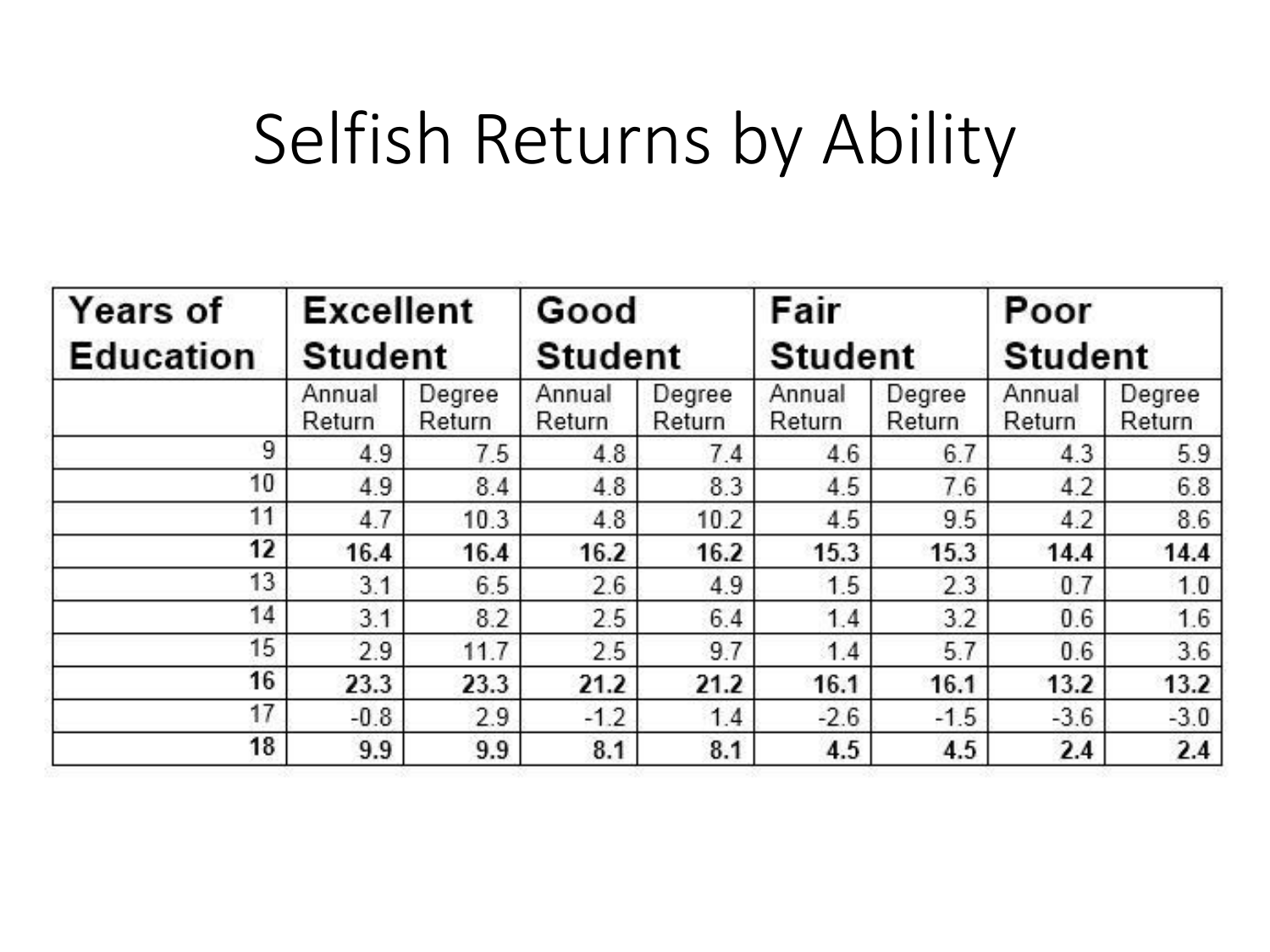#### Practical Guidance for Prudent Students

- Go to high school unless you're a terrible student (or don't want a full-time career).
- Go to college only if you're a strong student or special case.
- Don't get a master's degree unless the stars align.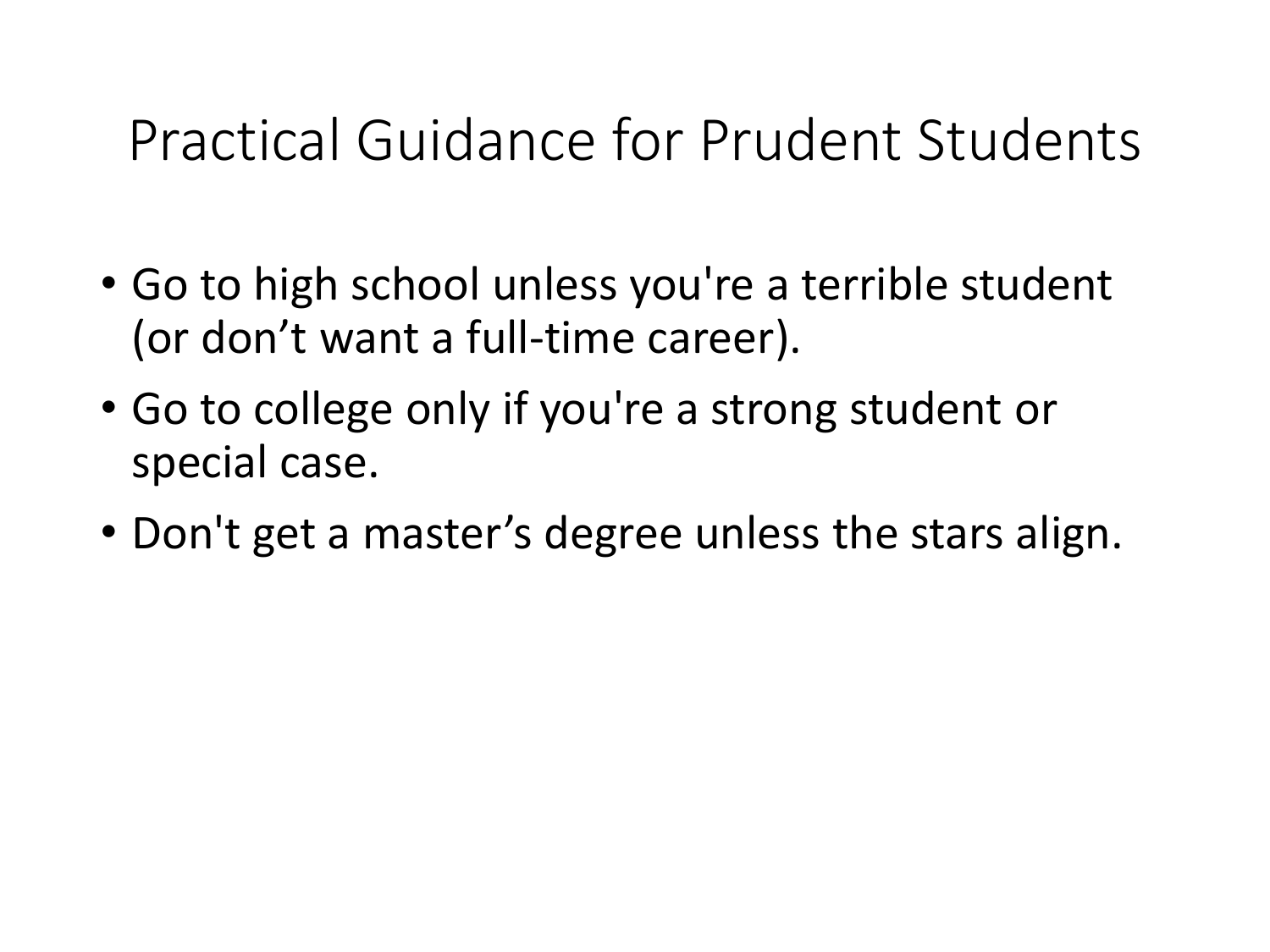### Moving from Selfish to Social Returns

- Moving from selfish returns to social returns requires two big steps.
- Step 1: Rethink selfish benefits. To what extent are selfish benefits also social?
	- Stop assuming 100% labor force participation. (Makes some sense selfishly, no sense socially).
- Step 2: Perform thorough literature review of putative *purely* social benefits of education: economic growth, budgetary effects, crime, parenting.
	- All corrected for ability bias, naturally.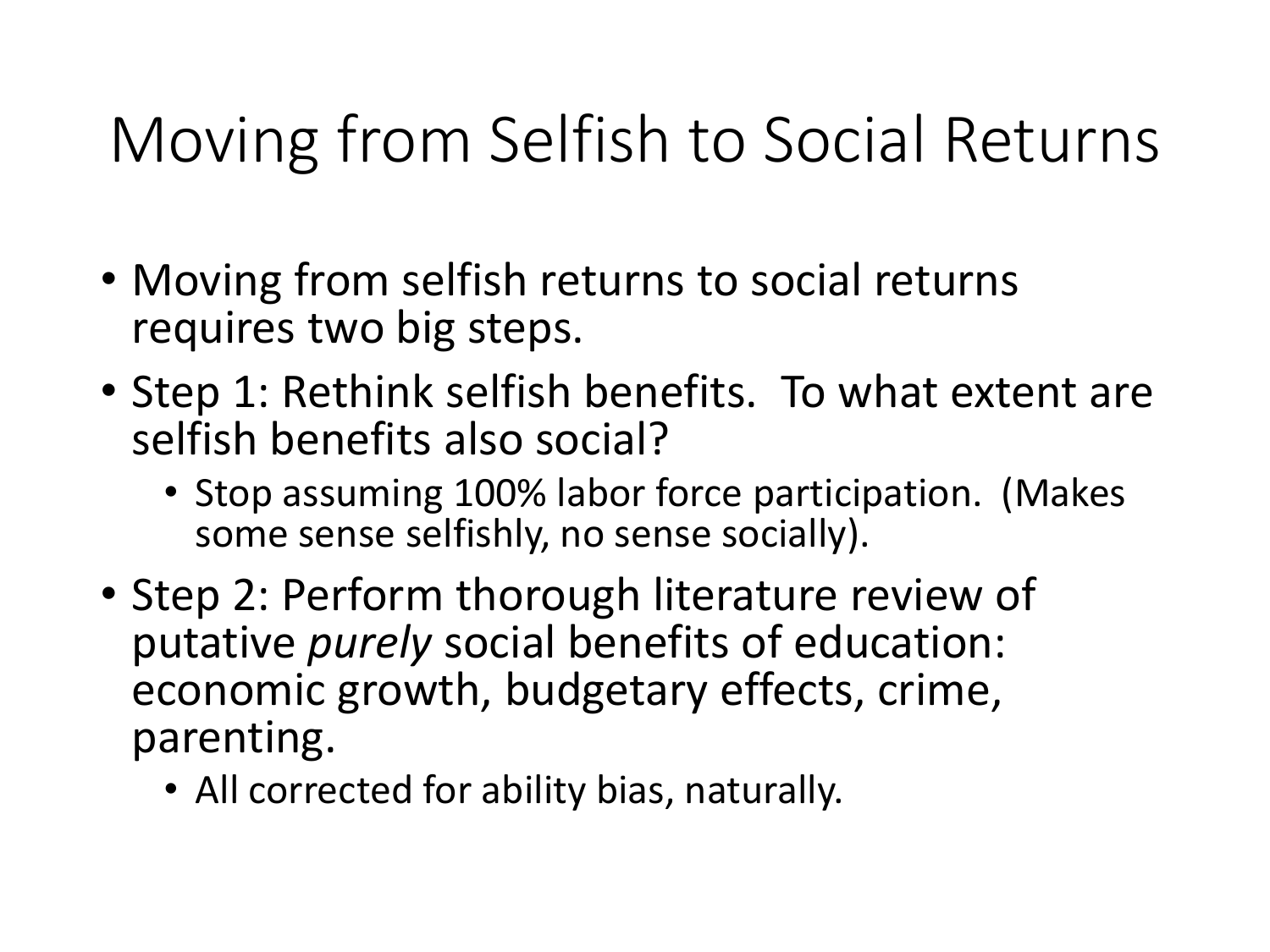# Signaling's Share

- Earlier in the book, I triangulate signaling's share, yielding TWO signaling scenarios.
- Scenario #1: Conservative Signaling. Sheepskin effects are signaling; everything else is human capital.
- Scenario #2: Reasonable Signaling. 80% of effect of education is signaling; skill grows at constant rate.
- Calculations assume signaling infuses ALL labor market outcomes: Income, unemployment, labor force participation, even crime.
- Intuition: Strong signals lead employers to treat you better across the board, not just pay you more.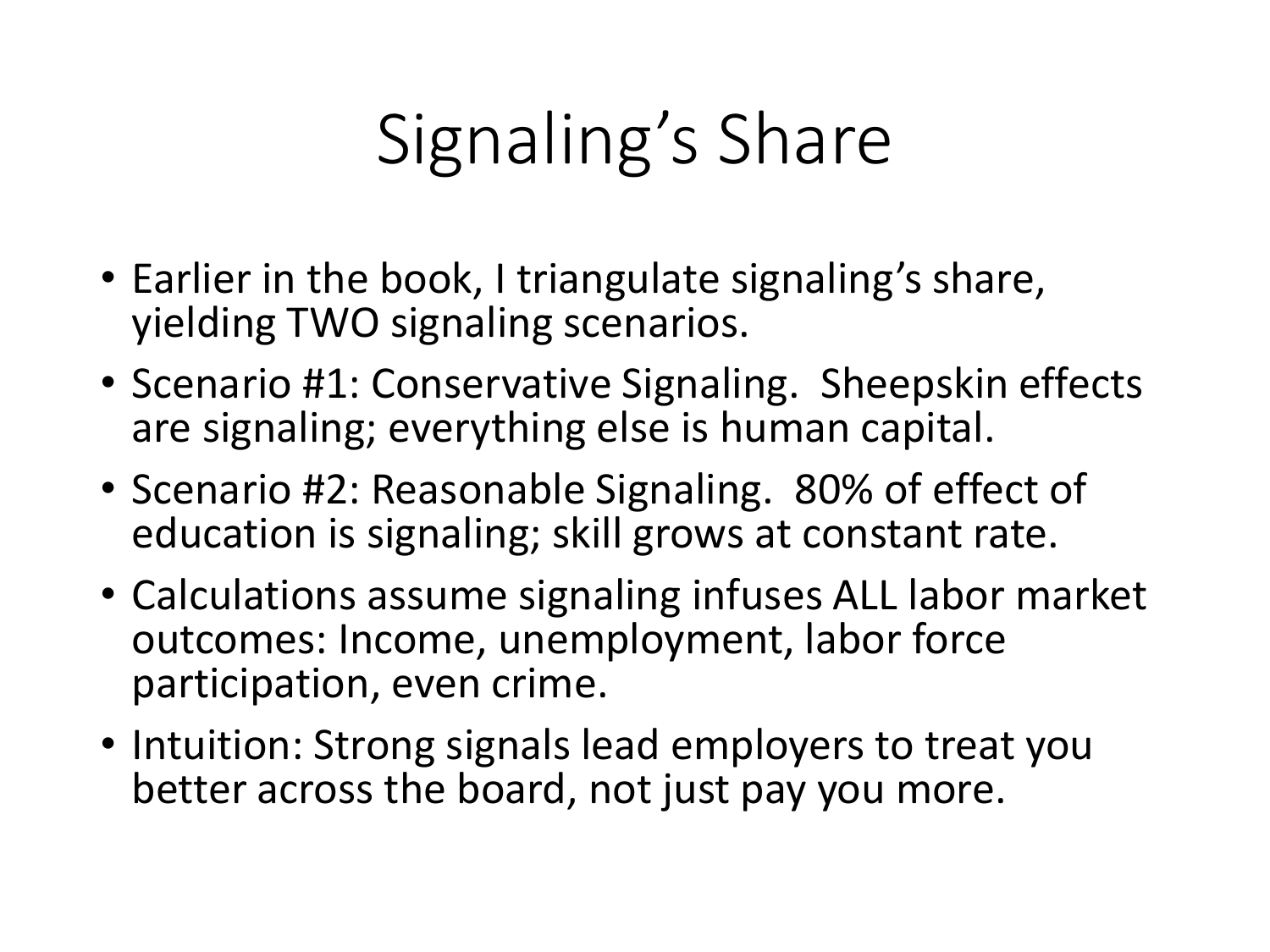### Conservative vs. Reasonable Signaling

| <b>Selfish Benefits</b> |                                                                         |                 | <b>Social Benefits</b><br>(Conservative Signaling)                                                      |                                                         | <b>Social Benefits</b><br>(Reasonable Signaling                                                       |                                                     |  |
|-------------------------|-------------------------------------------------------------------------|-----------------|---------------------------------------------------------------------------------------------------------|---------------------------------------------------------|-------------------------------------------------------------------------------------------------------|-----------------------------------------------------|--|
| Highest<br>Grade        | % Income<br>Change<br>Adjusted for<br>45% Ability Bias<br>and Sheepskin | Income<br>Index | % Social Income<br>Change Adjusted for<br>45% Ability Bias,<br>Sheepskin, and<br>Conservative Signaling | Social<br>Income Index  <br>(Conservative<br>Signaling) | % Social Income<br>Change Adjusted for<br>45% Ability Bias.<br>Sheepskin, and<br>Reasonable Signaling | Social Income<br>Index<br>(Reasonable<br>Signaling) |  |
| 8                       |                                                                         | 1.000           |                                                                                                         | 1.000                                                   |                                                                                                       | 1.000                                               |  |
| 9                       | 4.2%                                                                    | 1.042           | 4.2%                                                                                                    | 1.042                                                   | 1.9%                                                                                                  | 1.019                                               |  |
| 10                      | 4.2%                                                                    | 1.085           | 4.2%                                                                                                    | 1.085                                                   | 1.9%                                                                                                  | 1.038                                               |  |
| 11                      | 4.2%                                                                    | 1.131           | 4.2%                                                                                                    | 1.131                                                   | 1.9%                                                                                                  | 1.058                                               |  |
| 12                      | 14.2%                                                                   | 1.292           | 4.2%                                                                                                    | 1.178                                                   | 1.9%                                                                                                  | 1.077                                               |  |
| 13                      | 4.0%                                                                    | 1.343           | 4.0%                                                                                                    | 1.225                                                   | 2.1%                                                                                                  | 1.100                                               |  |
| 14                      | 4.0%                                                                    | 1.397           | 4.0%                                                                                                    | 1.274                                                   | 2.1%                                                                                                  | 1.122                                               |  |
| 15                      | 4.0%                                                                    | 1.452           | 4.0%                                                                                                    | 1.325                                                   | 2.1%                                                                                                  | 1.145                                               |  |
| 16                      | 26.7%                                                                   | 1.840           | 4.0%                                                                                                    | 1.378                                                   | 2.1%                                                                                                  | 1.169                                               |  |
| 17                      | 2.1%                                                                    | 1.879           | 2.1%                                                                                                    | 1.406                                                   | 1.6%                                                                                                  | 1.188                                               |  |
| 18                      | 14.0%                                                                   | 2.142           | 2.1%                                                                                                    | 1.436                                                   | 1.6%                                                                                                  | 1.207                                               |  |

- Key intuition: As long as your credentials "match" your ability, income equals productivity.
	- If your credentials are atypically high/low given your ability, you are over/underpaid relative to productivity, but how much depends on the severity of signaling.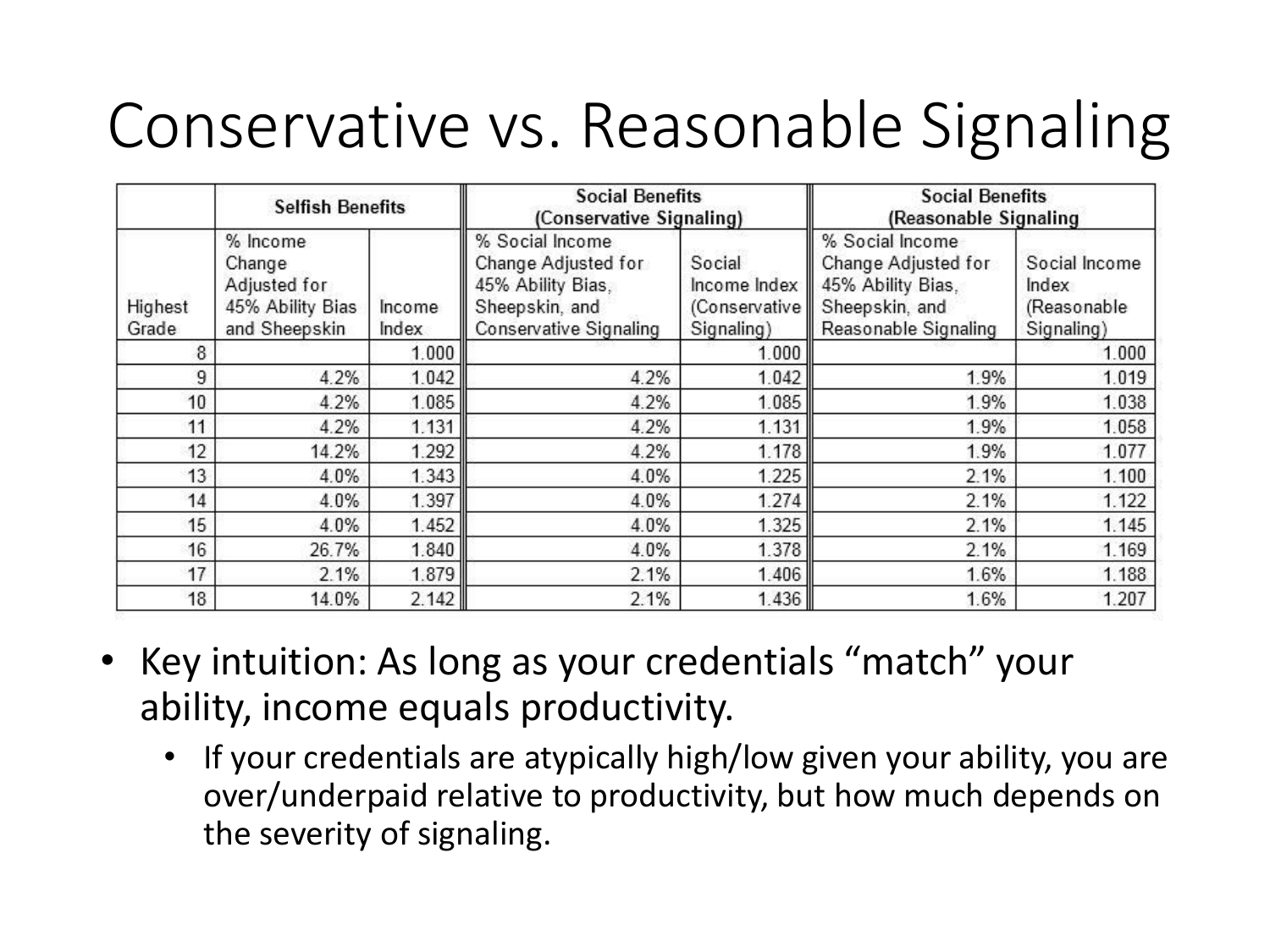# Social Degree Returns by Ability (Conservative Signaling)

| Years of<br>Education | <b>Excellent</b><br><b>Student</b> | Good<br><b>Student</b> | Fair<br><b>Student</b> | Poor<br><b>Student</b> |  |
|-----------------------|------------------------------------|------------------------|------------------------|------------------------|--|
| 9                     | 3.6                                | 3.4                    | 3.0                    | 6.1                    |  |
| 10                    | 3.6                                | 3.5                    | 3.0                    | 5.8                    |  |
| 11                    | 3.6                                | 3.5                    | 3.0                    | 5.6                    |  |
| 12                    | 3.8                                | 3.6                    | 3.0                    | 5.4                    |  |
| 13                    | 2.3                                | 1.7                    | 0.1                    | $-0.6$                 |  |
| 14                    | 2.2                                | 1.7                    | 0.1                    | $-0.7$                 |  |
| 15                    | 2.2                                | 1.7                    | 0.0                    | $-0.8$                 |  |
| 16                    | 2.2                                | 1.7                    | $-0.2$                 | $-0.9$                 |  |
| 17                    | $-3.2$                             | $-3.9$                 | $-6.1$                 | $-7.8$                 |  |
| 18                    | $-3.6$                             | $-4.3$                 | $-6.3$                 | $-8.0$                 |  |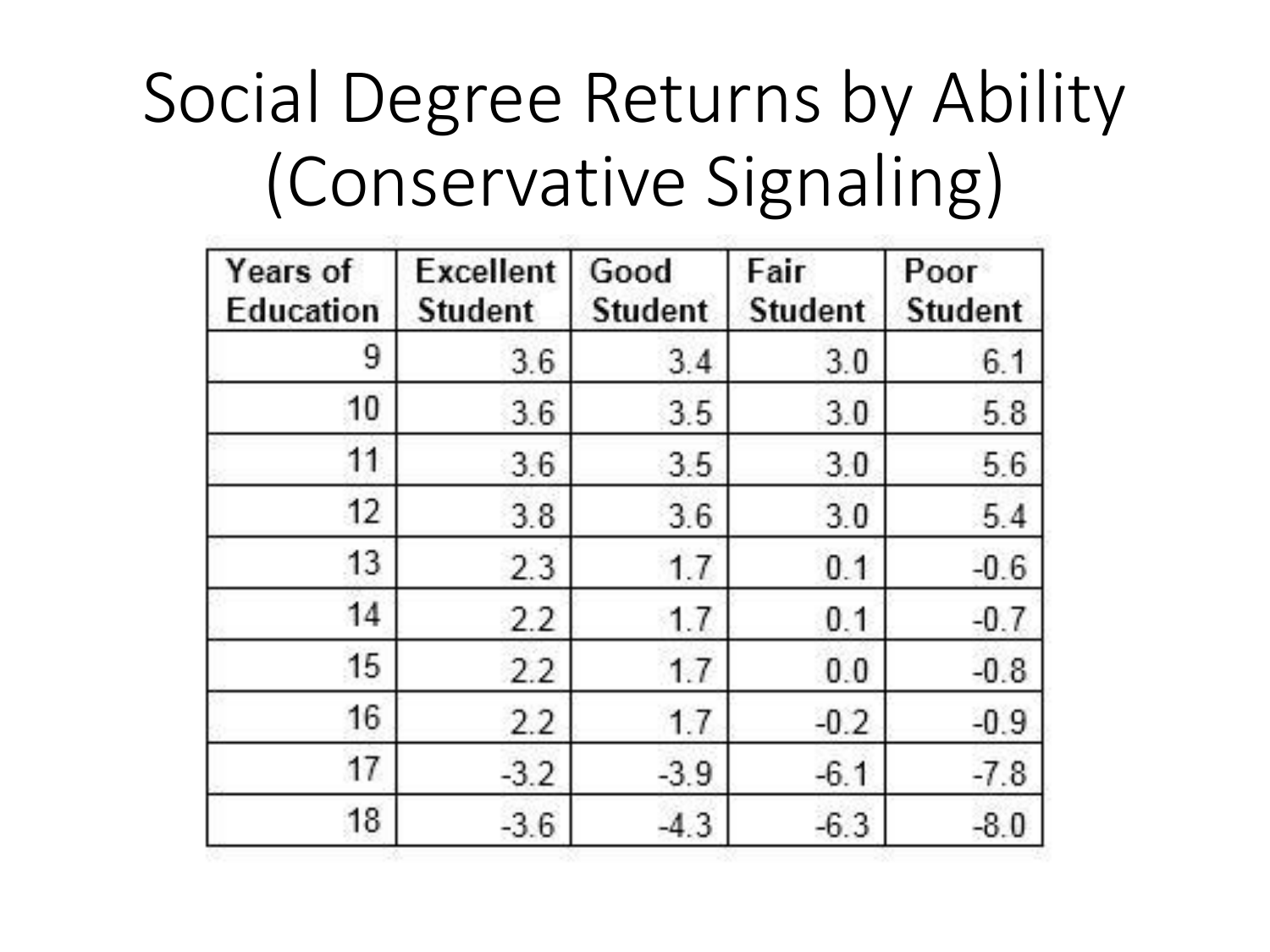# Social Degree Returns by Ability (Reasonable Signaling)

| Years of<br>Education | <b>Excellent</b><br><b>Student</b> | Good<br><b>Student</b> | Fair<br><b>Student</b> | Poor<br><b>Student</b> |  |
|-----------------------|------------------------------------|------------------------|------------------------|------------------------|--|
| 9                     | $-0.6$                             | $-0.7$                 | $-1.2$                 | 0.2                    |  |
| 10                    | $-0.6$                             | $-0.8$                 | $-1.2$                 | 0.0                    |  |
| 11                    | $-0.7$                             | $-0.9$                 | $-1.3$                 | $-0.1$                 |  |
| 12                    | $-0.7$                             | $-0.8$                 | $-1.4$                 | $-0.2$                 |  |
| 13                    | $-1.5$                             | $-1.8$                 | $-3.2$                 | $-3.8$                 |  |
| 14                    | $-1.6$                             | $-2.0$                 | $-3.3$                 | $-3.9$                 |  |
| 15                    | $-1.8$                             | $-2.1$                 | $-3.5$                 | $-4.3$                 |  |
| 16                    | $-1.8$                             | $-2.3$                 | $-3.6$                 | $-4.3$                 |  |
| 17                    | $-5.0$                             | $-5.9$                 | $-8.1$                 | $-9.4$                 |  |
| 18                    | $-5.5$                             | $-5.7$                 | $-7.9$                 | $-9.7$                 |  |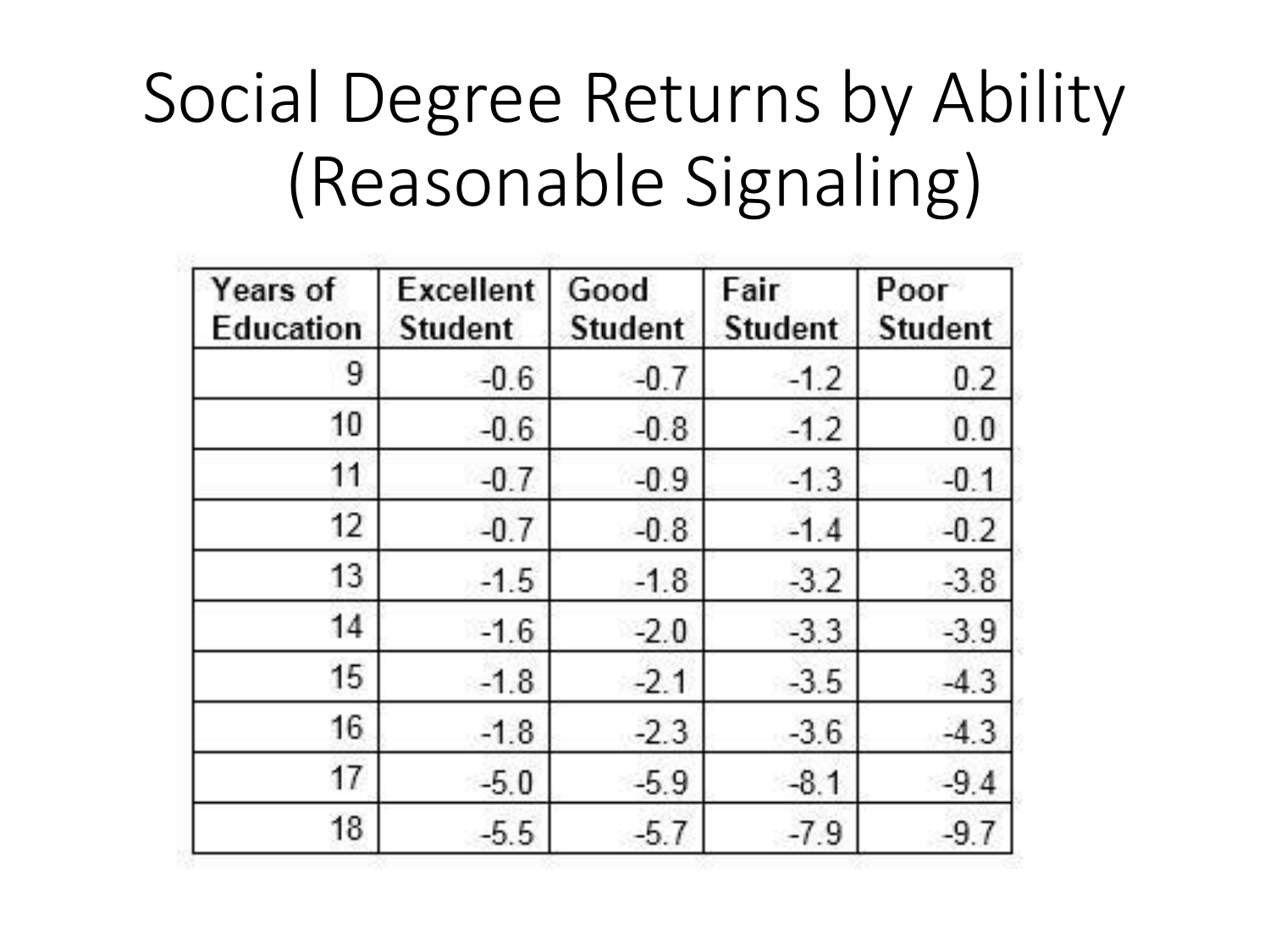#### Practical Guidance for Concerned Citizens

- At last we have social returns that adjust for signaling. What education policies follow?
- My "practical guidance for concerned citizens":
	- Sharply reduce government support for not only higher education, but high school as well.
	- Cut high school a lot, college more, and the master's the most.
	- Do not send average or apathetic high school students to college.
	- Make high school, college, and the master's much more vocational.